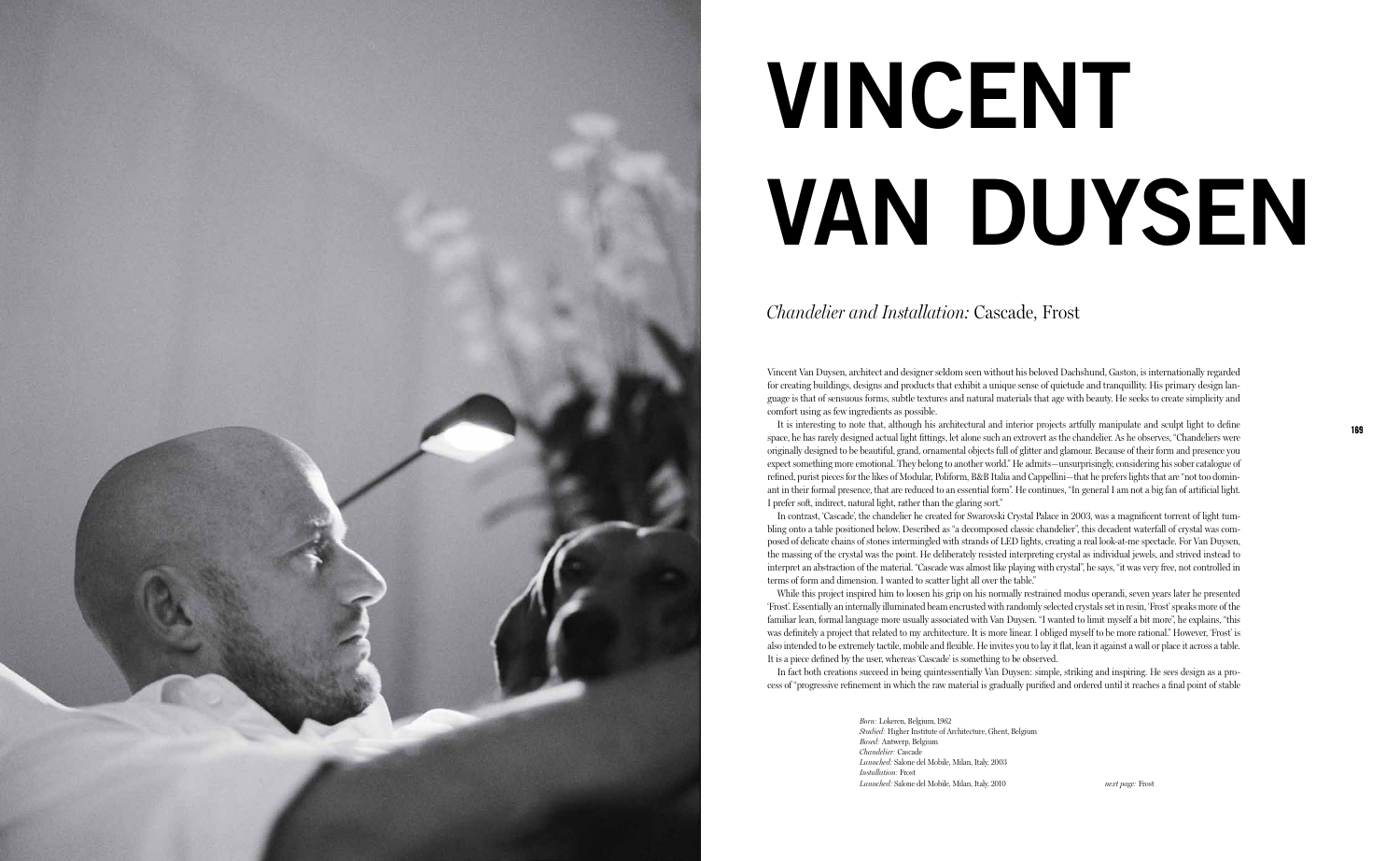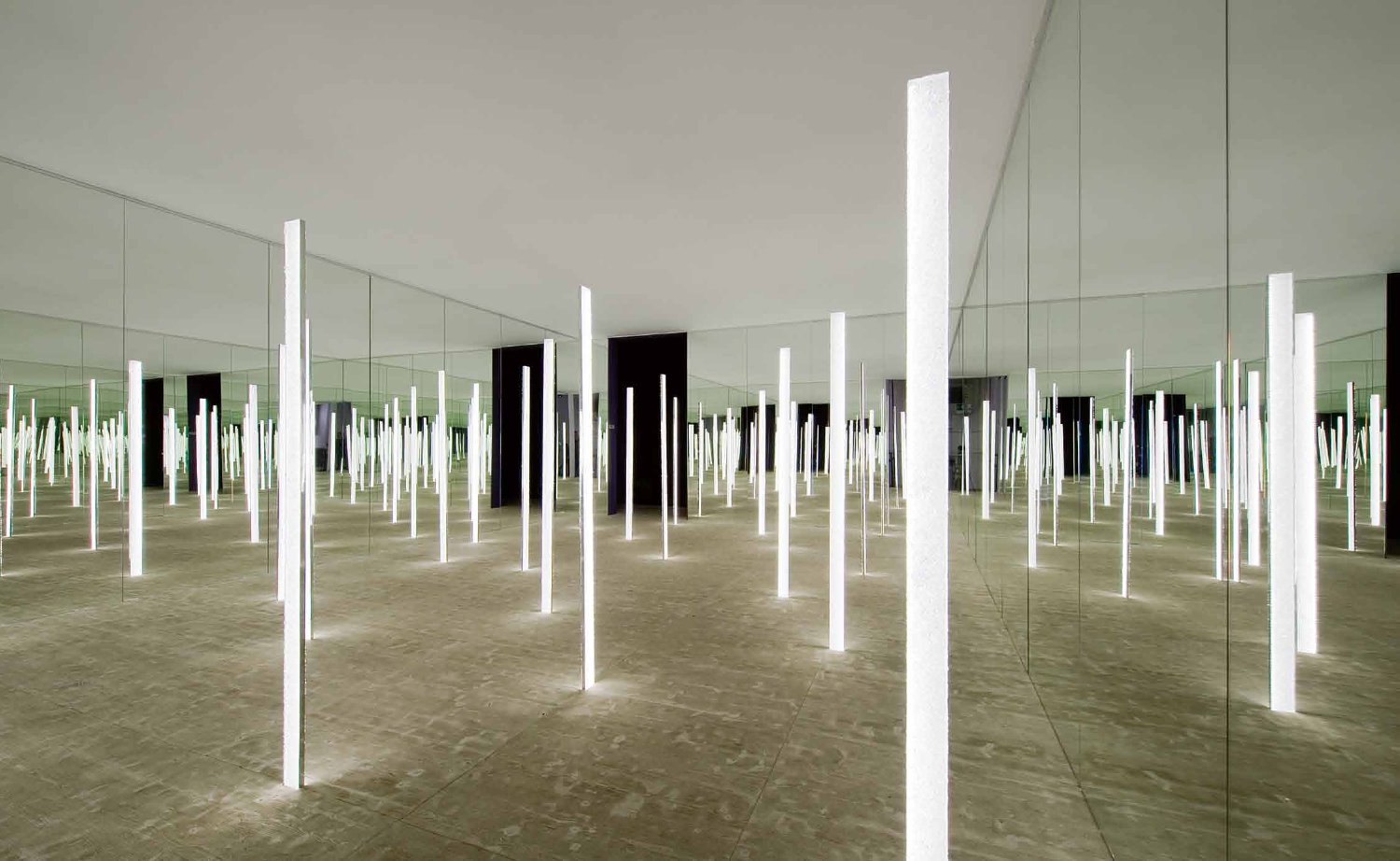# **VINCENT VAN DUYSEN**





geometric equilibrium". It is a process made explicit in these two pieces—we see him move from an explosive revelling in the massing of crystal through to a gentler more ordered use. It is reductionist design at its sensuous best. *Tell me five words to describe yourself.* Intuitive. Energetic. Dynamic. Emotional. Straightforward. *How would you summarize your design philosophy?* I want to be modern, but still classic. Timeless. Durable. Emotional. Tactile. *Which world problem would you most like to design a solution for?* I would like to design temporary shelters for use in areas of natural disasters, a solution where at least the basic needs in life could be fulfilled. I would also like to design a utilitarian social housing project for minority groups such as orphans as a contribution to human rights. *What ambition are you yet to realize?* A great ambition of mine is to realize a project that involves nature and contemplation in some way. A sanctuary where one could meditate and find peace, completely surrounded by nature, a place in the middle of nowhere. It would also be exciting to design a yacht, a hotel or a museum. *Why did you want to be part of the Swarovski Crystal Palace project?* I loved the idea of reinventing the chandelier. It is such an archetypal lighting object. *How did working with crystal affect you creatively?* It made me think! Initially I wasn't really a crystal fan, but the idea of creating an abstraction of crystal was very exciting. I liked the idea of the crystal being the protagonist. *Does Swarovski Crystal Palace benefit design in a wider context?* I think it most definitely has had an impact. It has evoked creativity. Crystal used to be associated with a dream world, palaces and chandeliers, a playground for the elite. However today it has become more universal and modern. Due to the influx of new designers, new shapes and forms have been developed. The application of new technology such as LEDs has led to innovation too. *How comfortable are you with notions of luxury?* Well, I don't agree with what the majority defines as luxury. To me luxury is not at all about glamour and gold but rather about comfort. For instance, a soft navy blue cashmere jumper would be a luxury to me. It is a comfortable and functional item. Discreet in a certain way, but luxurious in its comfort. *Did this collaboration with Swarovski change the way you design in any way?* When designing objects I always start from an architectural vocabulary. In this case it was quite a challenge to apply this to a light object using crystals. And it was very intriguing to see how the crystal impacts on the shape and form of the object. *What did you learn from the project?* I learned about the beauty of crystal. It surprised me that it had so much to offer. *Is your chandelier design or art?* I don't think in terms of art. I am an architect. I like the beauty of objects and their functionality. My chandeliers belong to a space. They are not overly poetic even though they are emotional. *If you were a piece of design what would you be?* Most definitely a vintage Ferrari 250 GT Berlinetta Passo Corto 1959!

> *left page:* Cascade *top:* Gaston Chair for Poliform *next page:* Cascade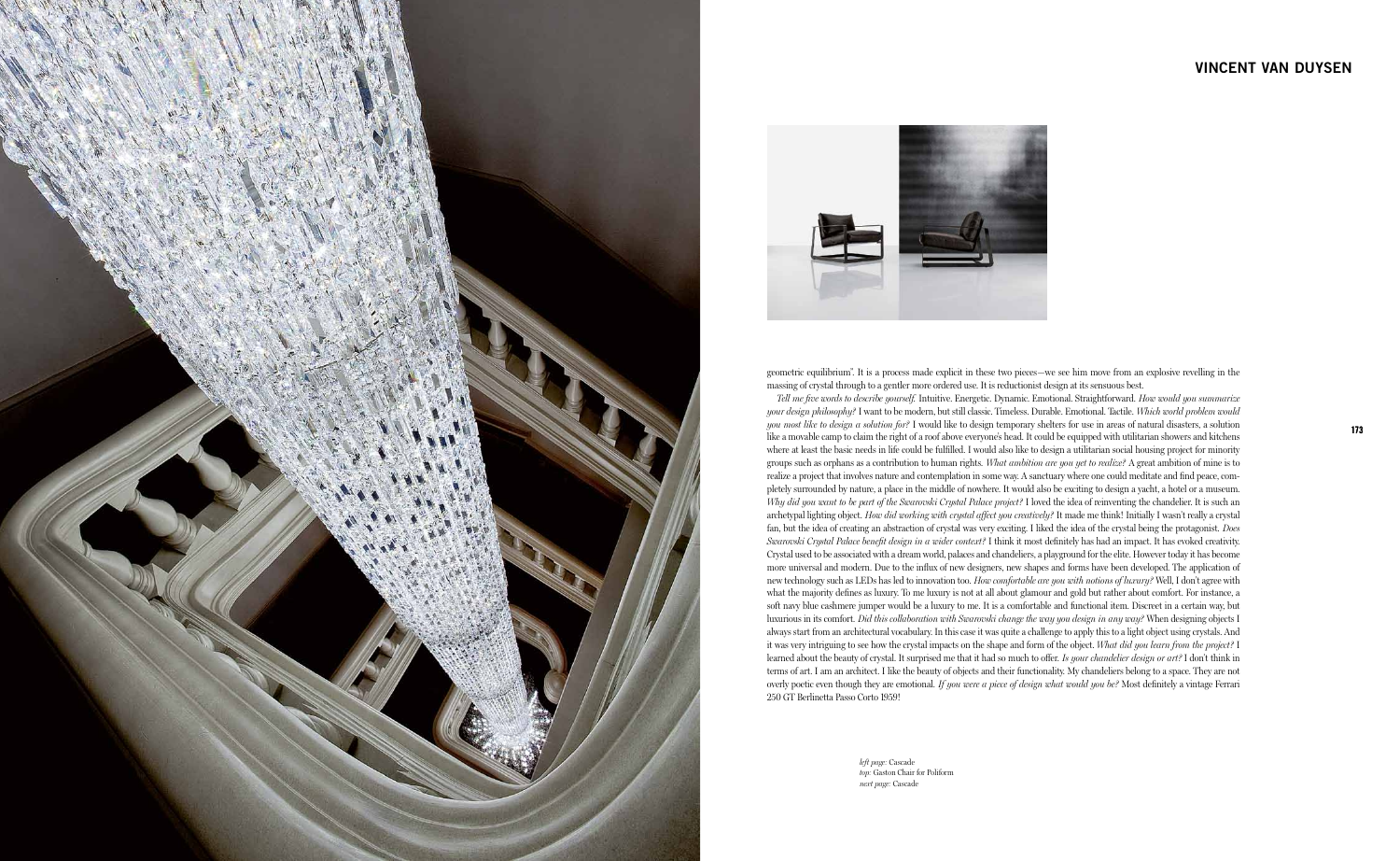